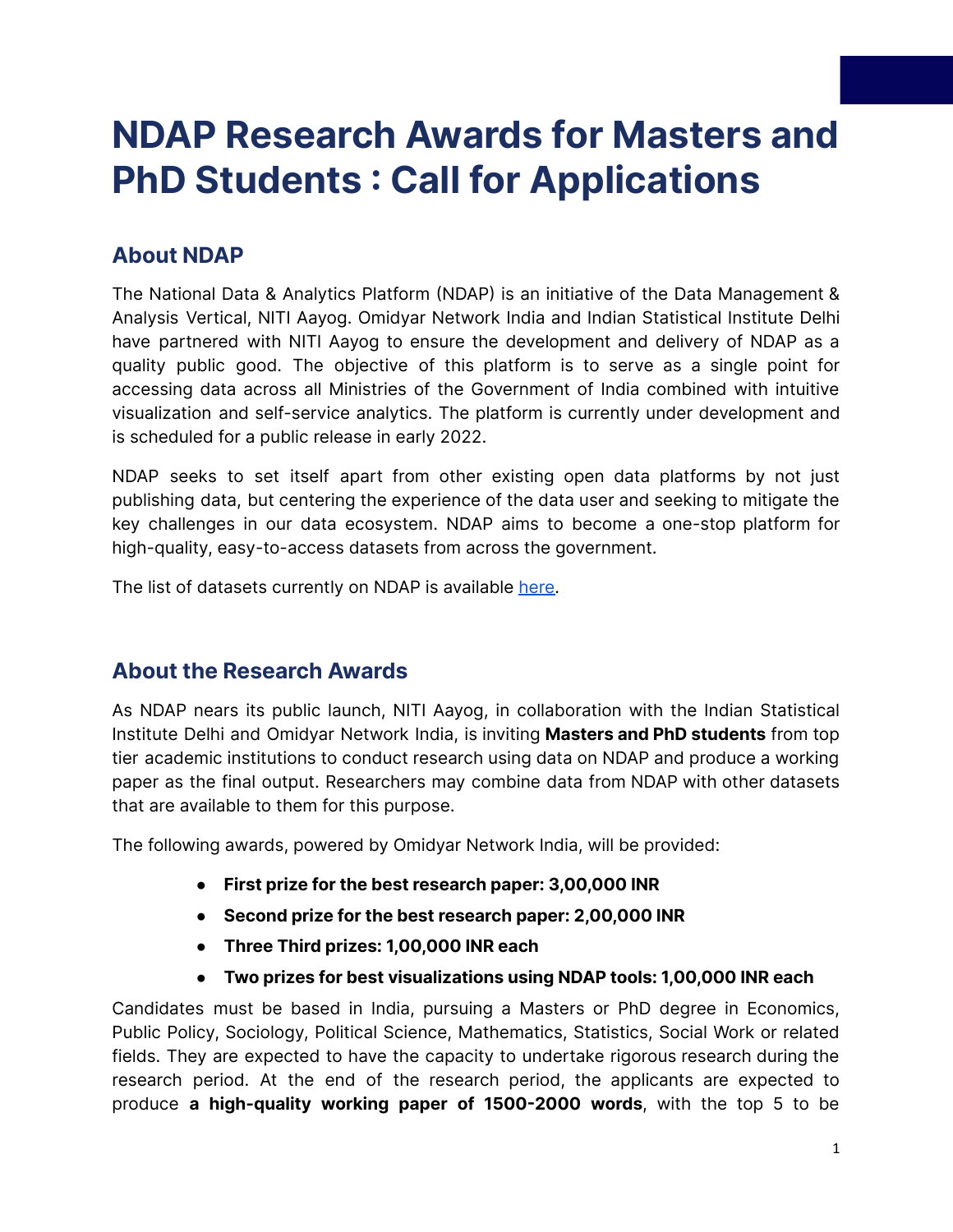published on NDAP's website. To apply, please refer to the "Application Procedure" section below.

Interested participants are required to inform NDAP of their intent to participate by filling the form linked in the Application Procedure section below by **23:59 IST on 20 th December 2021**. Interested participants will be provided access to NDAP by 22<sup>nd</sup> **December 2021.** The deadline for submission of final papers is **17 th January 2022**.

Research submissions will be evaluated using the following criteria:

- 1. Relevance to policy making
- 2. Use of data available on NDAP
- 3. Rigorous and sound methodology, and
- 4. Coherent and well thought through output

The evaluations will be done by a committee of experts. The committee's decisions will be final and binding. More detailed FAQs will be released on Friday, 10<sup>th</sup> December

## **Application Procedure**

Interested Masters and PhD students should submit the filled NDAP [Research](https://docs.google.com/forms/d/e/1FAIpQLSez9bkuo5MScIi4f8V5gR41nm-ODlO4rvKvyR_OJpBAy7ikVw/viewform?vc=0&c=0&w=1&flr=0&usp=mail_form_link) Awards - [Application](https://docs.google.com/forms/d/e/1FAIpQLSez9bkuo5MScIi4f8V5gR41nm-ODlO4rvKvyR_OJpBAy7ikVw/viewform?vc=0&c=0&w=1&flr=0&usp=mail_form_link) form by 23:59 IST on 20th December 2021.

Late applications will not be considered. After submitting your application, you will receive a short acknowledgement and access to NDAP.

For any questions, please get in touch with the contact person from NDAP's PMU team for any queries or questions you might have. To learn more about NDAP, please attend the demo of NDAP being hosted on 02 December. Details of the event can be found in the "Meeting slot'' section below.

## **Additional details**

#### **I. Meeting Slots -**

We are excited to speak to you and provide more details on NDAP. Please join us for a demo of the platform at the following times:

• Slot I 6:30 to 7:30 pm IST on 13 December, 2021. RSVP [here](https://docs.google.com/forms/d/e/1FAIpQLSe4KKsYq5qVlpEfFA7PnM1FSlAGlAimBEYovoK6w_Rm8IvwuQ/viewform?vc=0&c=0&w=1&flr=0).

#### **II. Relevant Documents -**

If you want to know more about NDAP, please refer to the following documents

- Official Press [Release](https://pib.gov.in/PressReleaseIframePage.aspx?PRID=1600370)
- NDAP's [Contribution](https://docs.google.com/presentation/d/1Ihhu4Wp6-XXk2LKcNg8Sazp9JeytpnwLIfA_j-YFtMA/edit?usp=sharing) to India's Data Ecosystem
- NDAP Data [Standardization](https://docs.google.com/document/d/1JKJqRXF4uOx3VMRt36MspWqu6NZJY1P9EfEQzelVvEk/edit?usp=sharing)